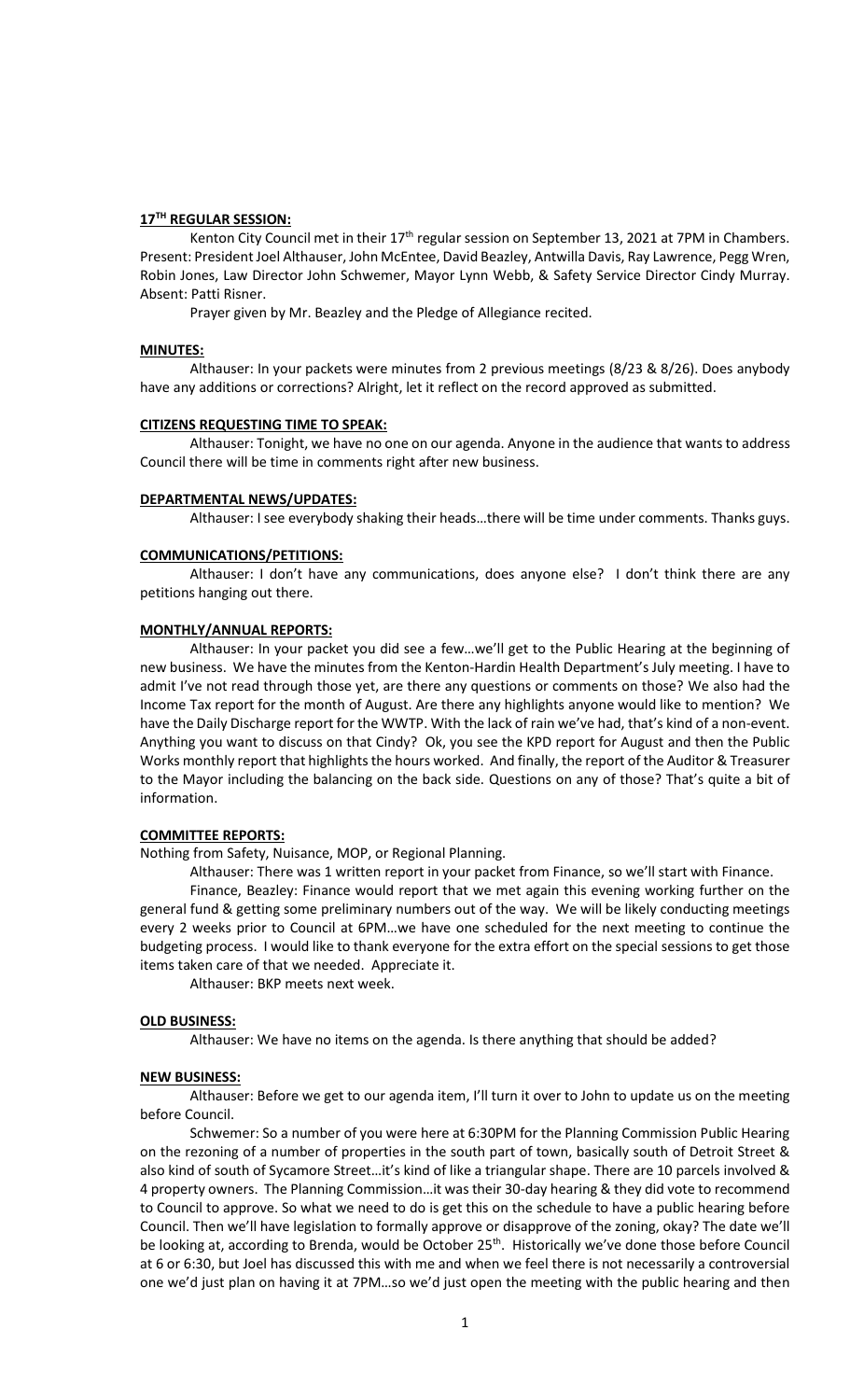go into Council. No decision has to be made and if anyone needs a copy of the paperwork or anything I can get it to you or Brenda.

Clerk: I'll put it in their packets for that meeting.

Beazley: I had one question John that I meant to ask during the Public Hearing for information purposes, these are all contiguous properties, correct?

Schwemer: They are all contiguous properties. They really only abut 3 other properties that are also in more of a residential district. For the benefit of anyone that wasn't here, the rezoning is from M-1 (Light Manufacturing District) to B-3 (General Business District) and the goal there is to allow a residence to be used. One of the property owners has had a residence there for years & years, but that was grandfathered in, so that is a permitted use. But that's kind of the goal of this rezoning to make it so you can do maybe not quite as heavy manufacturing, it'll just be a general business use. Because it's surrounded by residential neighborhoods & the railroad, I think it would probably be a benefit to the neighborhood giving those residents more protection. That's really all I have if there are no questions. So again, we'll have our public meeting set at 7PM on Oct.  $25<sup>th</sup>$  to have the rezoning.

Althauser: We've done a couple that way at least the last few, so there isn't a break inbetween...we'll just adjourn the public hearing & go into Council. Thank you, John. So we do have 1 item on the agenda, so Brenda I guess this is your show…

# **RESOLUTION NO. 21-006, 1ST READING, TITLE ONLY; A RESOLUTION ACCEPTING THE AMOUNTS AND RATES AS DETERMINED BY THE BUDGET COMMISSION AND AUTHORIZING THE NECESSARY TAX LEVIES AND CERTIFYING THEM TO THE COUNTY AUDITOR AND DECLARING AN EMERGENCY.**

Althauser: I'd remind everyone this is an annual thing that happens about this time every year. And as read in the title the budget commission, which I believe is a commissioner, the auditor and the treasurer…I can't remember but something like that, but it's their formal certification of the amounts of the levies that would come our way. So there is nothing we can change…

Beazley: We can't impact this.

Althauser: Right, other than I suppose we cannot accept it but I don't know why we would. So I'd say if you wanted to move forward obviously this is something you can move forward on. If I hear nothing, we'll read that again in 2 weeks.

Beazley: Timing does not impact the 3 reads if needed?

Clerk: Because of the emergency language it could go 3 reads…it has to be over there by Oct. 1<sup>st</sup>... wait, I think I'm wrong on the Oct. 1<sup>st</sup> date...

Davis: November  $1^{st}$  so it could go 3 reads.

Althauser: Right. I would say this is typically something that you all did go ahead and get done when you had people here. Any other new business?

## **COMMENTS:**

Chief Bruce Donnelly: Our civil service test will be tomorrow at 1PM.

Althauser: Emma, do you have anything? You need some kind of cool title…

Beazley: Queen of Taxes. Ha.

Althauser: Doug, did you have anything? Typically, we'll act on it that night. So the public hearing, unless all heck breaks loose at the public hearing which I doubt, we would typically act on it that night.

Doug Carmean: If you could do it in one reading that would be great. I'm under contract to purchase one of the properties, contingent upon it being rezoned.

Althauser: So, time is of the essence…

Carmean: Yes.

Althauser: Thank you for sharing that. I appreciate it.

Davis: I want to thank the Administration for having the Kenton City booth at the Fair. That was some good output.

Mayor Webb: I just want to touch off what Antwilla said…I appreciate everyone's help. Robin helped & was the creator of our booth & gave us some good ideas. I think we decided it in like 48 hrs., but we had some really, really, really good conversation. I would say as far as the downtown pieces because that's kind of what we highlighted was 100% positive of what they liked to see. The only question that sticks in everybody's mind once again is where the trucks are going. We do meet with ODOT on the 20<sup>th</sup> and hopefully that will be the beginning of good meetings on truck & safety traffic. Other than that, it was very well received so we're going to do it again in the same place. Thanks Robin…she cleaned up too. Althauser: Why don't you rattle off who all was out there…

Mayor: Well, we tried to get everybody upstairs in the Administration…they usually had an afternoon whatever they wanted to fit in after their lunch, so they could be out there & people could see